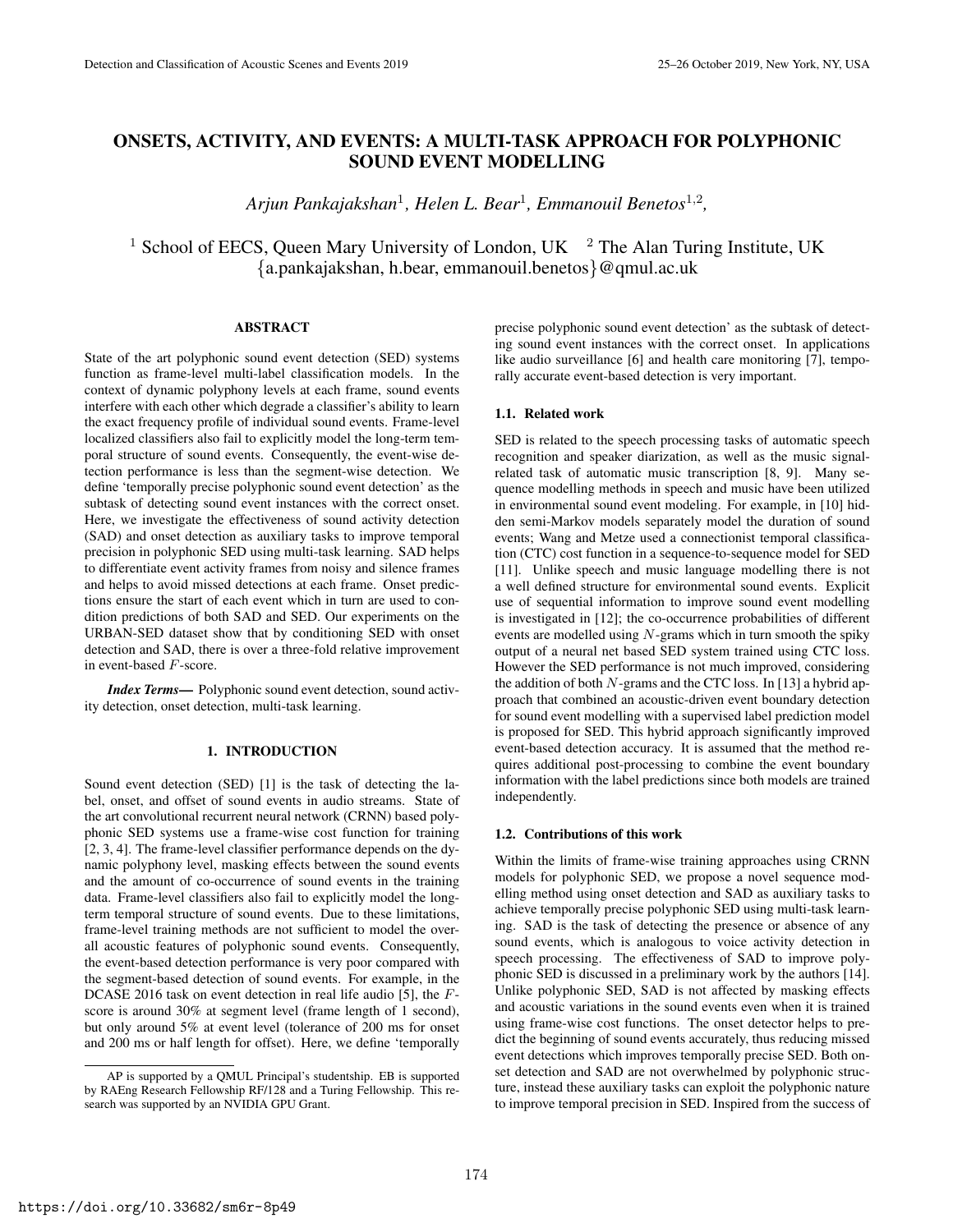

Figure 1: Block diagram of SED, SAD, and onset detection.

framewise note detection in piano transcription conditioned on onset predictions [15], we configure multi-task models for SED in a similar fashion. We investigate the individual effectiveness of conditioning onset detection and SAD on SED. Also we propose a joint model to improve the temporal precision of sound events in polyphonic SED.

#### 2. PROPOSED METHOD

In this work, we investigate the effectiveness of onset detection and SAD to improve the temporal precision of polyphonic SED. Onset detection exclusively predicts the beginning of a sound event instance, which is useful because many sound event onsets are characterized by sudden increase in energy, e.g. percussive sound events. The onset predictions are used to condition framewise SED in a similar way as the music transcription in [15]. Conditioning SED based on onset predictions helps to precisely locate the beginning of sound events. SAD predicts whether any event activity is present or not in each frame of the audio and so avoids the pitfalls caused by masking effects between co-occurring sound events. Furthermore, SAD can exploit polyphony to ensure the presence of an event even if one event is masked by the occurrence of another event with similar or different acoustic properties. Hence conditioning SED with SAD helps to avoid missed detections in complex acoustic conditions such as real-world sound scenes. Fig. 1 shows the complete system.

We use a state-of-the-art CRNN model architecture ([2]) to build baseline SED, SAD, and onset models. To evaluate the individual effect of each auxiliary task on SED, we implement and analyse separate SED models conditioned on onset prediction and sound activity prediction using a multi-task learning set up.

- sed\_onset is the SED model conditioned on onset prediction.
- sed\_sad is the SED model conditioned on sound activity.
- The sad\_onset model verifies the effect of SAD conditioned on onset detection.
- The joint SED model using both onset detection and SAD as auxiliary tasks, is denoted as sed\_sad\_onset.

#### 2.1. Motivation for onset detection

We examine the importance of onset detector as an auxiliary task in polyphonic SED in different perspectives. Firstly, the onset detector is able to predict the beginning of sound events more effectively compared to a standalone baseline SED model which is affected by dynamic polyphony levels and acoustic variations of the sound





Figure 2: Baseline architectures for onset detection, SAD and SED.

events. Secondly, consider the case of two closely occurred sound events. Even if the onset detector could only detect either of the events, the same prediction can be used as two separate onsets while conditioning the event detection with minimum error. This way the conditioned SED model can avoid missed detection of sound events and ensure the detection of two closely occurred events even if the onset detector actually predicted only a single onset. We evaluate the onset models based on this assumption. More precisely, there is a one-to-many relation between the onset prediction and the reference. We consider this fact when counting the false negatives for onset model evaluation and verified this relaxation does not make much difference.

#### 2.2. Model configuration

The detailed network architecture of the three baseline models is in Fig. 2. We replicate the SED and SAD implementation from [14] and extend it with our onset detector. The onset detector has three blocks of convolutional layers. The output activations from the third convolutional layer are averaged using an average pooling layer, followed by two bidirectional Gated Recurrent Unit (GRU) layers and a fully connected sigmoid to output the onset predictions. Onsets are very localized sound events; hence the inter feature map representations learned at the final convolution layer are equally important to predict onsets so we opted for average-pooling across the third convolution layer feature maps instead of max-pooling. Bidirectional recurrent layers are proven to work well for musical onset detection [16]. The output of the SED model is a posteriogram matrix with dimensions  $T \times C$ , where T is the number of frames in the input data representation and  $C$  is the total number of sound event classes in the dataset. The output representation of the sound activity detector and the onset detector is a posteriogram vector with dimension T. The baseline model predictions are binarised with a threshold before evaluation. We investigate different threshold values on the baseline models using the validation set. Using the best results, we chose a threshold of 0.2 for the SED and onset predictions and 0.5 for the SAD predictions.

We implement conditional models for SED (sed\_sad, sed\_onset, sed\_sad\_onset) and SAD (sad\_onset) using the baseline SED, SAD, and onset models in a multi-task joint training setup. Motivated from the effectiveness of piano note transcription conditioned on onsets, initially we implement our conditional models as explained in [15]. However, in our case the exact same architecture was not effective so we explore the possibilities of multitask learning [17, 18, 19, 20]. From our experiments we fix our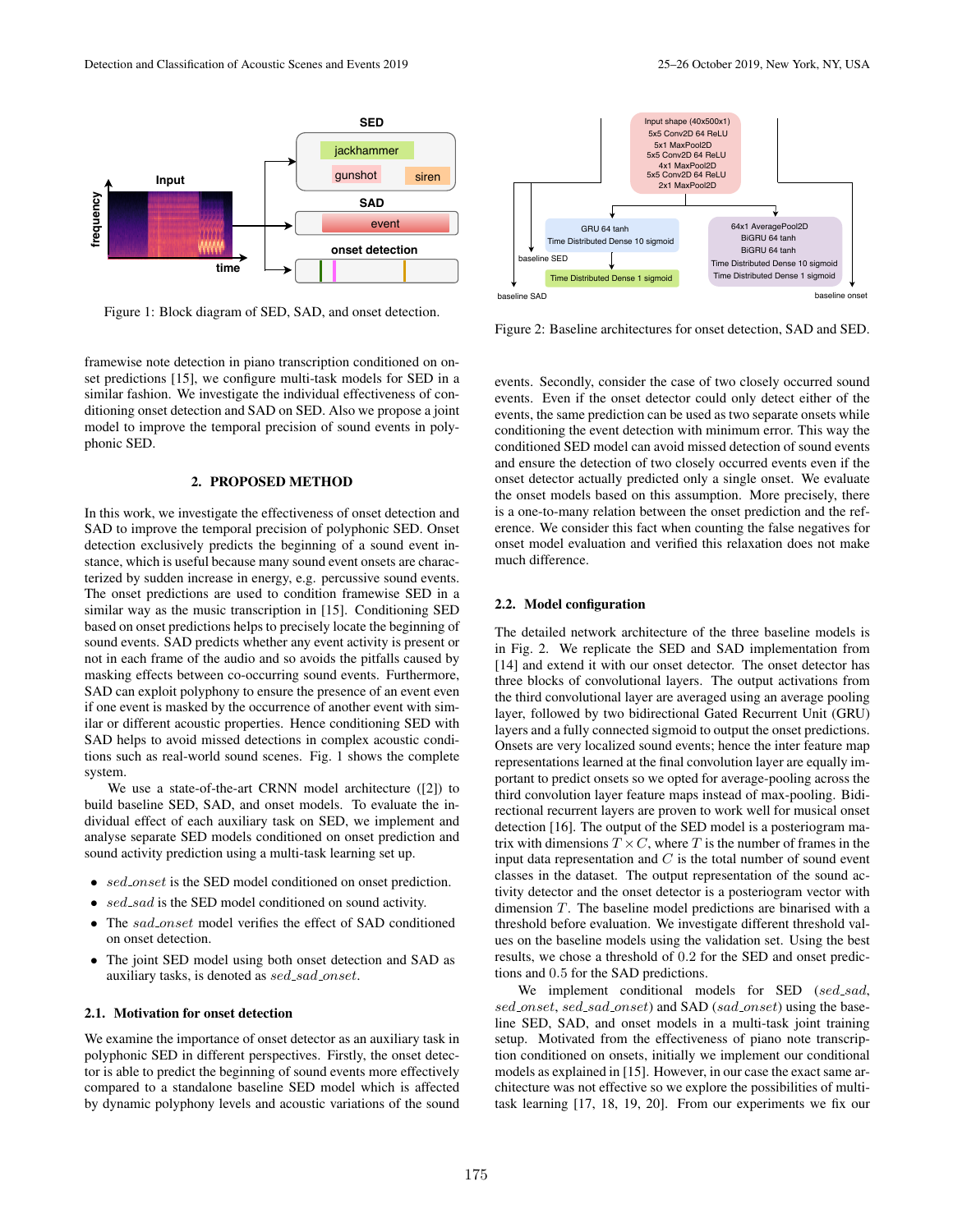

Figure 3: Block diagram of the proposed conditional models.

conditional model architectures by sharing the initial two convolutional layers of the respective tasks. The conditional model training is described in Section 2.4.

- We implement the SED model conditioned on activity detection (sed\_sad) by concatenating the predictions of the SAD baseline model with the output of the baseline SED model, followed by a bidirectional GRU layer and a fully connected sigmoid layer to predict the sound events.
- The predictions of the onset baseline model are concatenated with the output of the baseline SED architecture, followed by a bidirectional GRU layer and a fully connected sigmoid layer to implement the SED model conditioned on onset detection (sed\_onset). Similarly, we implement the SAD model conditioned on onset detection (sad\_onset).

In the sad\_onset model the activity detection is conditioned using the reference event onsets which are different from the onsets for sound activity. For example, if two sound events are overlapping with each other, there are two sound event onsets but only a single sound activity onset. The additional onsets in the event onset reference condition unwanted preference to the corresponding activity frames which cause slight disturbance of activity detection around the respective frames. As a result of this the segment-based  $F$ -score for activity detection of the  $sad\_onset$  model is lower than the baseline SAD (shown in Section 4). In our analysis of the sed\_onset model and the sed\_sad model we realize that, conditioning SED using both onset detection and activity detection improves SED temporal precision. So we design the final joint conditioned model (sed\_sad\_onset) by first conditioning SED using onsets and then the onset-conditioned event prediction is reconditioned using activity predictions. Fig. 3 is a block diagram of the conditional models.

• For the sed\_sad\_onset model, the predictions of the onset baseline model are concatenated with the baseline SED outputs, followed by a bidirectional GRU layer and a fully connected sigmoid layer. The output from this sigmoid layer is concatenated with the predictions of the activity detector and passed through a bidirectional GRU layer and a fully connected sigmoid layer.

### 2.3. Feature extraction

We use librosa [21] to compute mel-scaled spectrograms from the input audio. The short-term Fourier transform (STFT) is employed

to obtain the spectrogram from the input audio recordings with a hop length of 882, an FFT window of 2048, and a sample rate of 44.1 kHz. This process converts a ten second (duration of recordings in the URBAN-SED [22] dataset) audio recording into a  $1024 \times 500$  dimensional spectrogram representation. Each frame of this spectrogram is converted into a 40-dimensional vector of log filter bank energies using a Mel filterbank. We apply min-max normalization on the mel band energies. Hence, each 10-second audio recording is represented by a  $40 \times 500$  Mel-spectrogram.

### 2.4. Training

We train all the models in a supervised manner. The dimension of the labels for the SED is  $T \times C$ , and for the SAD and the onset detection, it is  $T$ . The training process for the SED and the SAD models is explained in our previous work [14]. For the onset detection, a single frame is used to mark each onset during the training process. The baseline models for SED, SAD and onset detection are trained using the respective cross-entropy losses denoted by  $L_{sed}$ ,  $L_{sad}$ , and  $L_{onset}$ . The total loss of each of the conditional models is the weighted sum of the two corresponding cross-entropy losses as listed in (1). During training of the conditional models, the individual losses are equally weighted with a factor of 0.5.

$$
L_{sed,sad} = 0.5 \cdot L_{sed} + 0.5 \cdot L_{sad}
$$
  
\n
$$
L_{sed,onset} = 0.5 \cdot L_{sed} + 0.5 \cdot L_{onset}
$$
  
\n
$$
L_{sad,onset} = 0.5 \cdot L_{sad} + 0.5 \cdot L_{onset}
$$
  
\n
$$
L_{sed.sad,onset} = 0.5 \cdot L_{sed} + 0.5 \cdot L_{sad} + 0.5 \cdot L_{onset}
$$
 (1)

Every CNN layer activations are batch normalised [23] and regularised with dropout  $[24]$  (probability = 0.3). We train the network for 200 epochs using a binary cross entropy loss function for both tasks and with Adam [25] optimizer with a learning rate of 0.001. Early stopping is used to reduce overfitting. The proposed joint model is implemented using Keras with TensorFlow.

## 3. DATASET AND METRICS

We use the URBAN-SED [22] dataset in all experiments. URBAN-SED is a dataset of 10,000 soundscapes with sound event annotations generated using Scaper [22], an open-source library for soundscape synthesis. All recordings are ten seconds, 16-bit mono and sampled at 44.1kHz. The annotations are strong, meaning for every sound event the annotations include the onset, offset, and label of the sound event. Each soundscape contains between one to nine sound events from the list (air conditioner, car horn, children playing, dog bark, drilling, engine idling, gun shot, jackhammer, siren and street\_music) and has a background of Brownian noise. The URBAN-SED [22] dataset comes with pre-sorted train, validation and test sets that we use. Among 10, 000 soundscapes, 6000 are used for training, 2000 for validation and 2000 for testing.

We use precision, recall and  $F$ -score as metrics for onset detection. For sound event and sound activity detection we use the  $F$ score and Error Rate (ER), with  $F$ -score as the primary metric. The evaluation metrics are computed in both segment-wise and eventwise manners using the sed eval tool [26]. Segment-based metrics show how well the system correctly detects the temporal regions where a sound event is active; with an event-based metric, the metric shows how well the system detects event instances with correct onset and offset. For temporally precise event detection, we give more importance to the event-based metric. The evaluation scores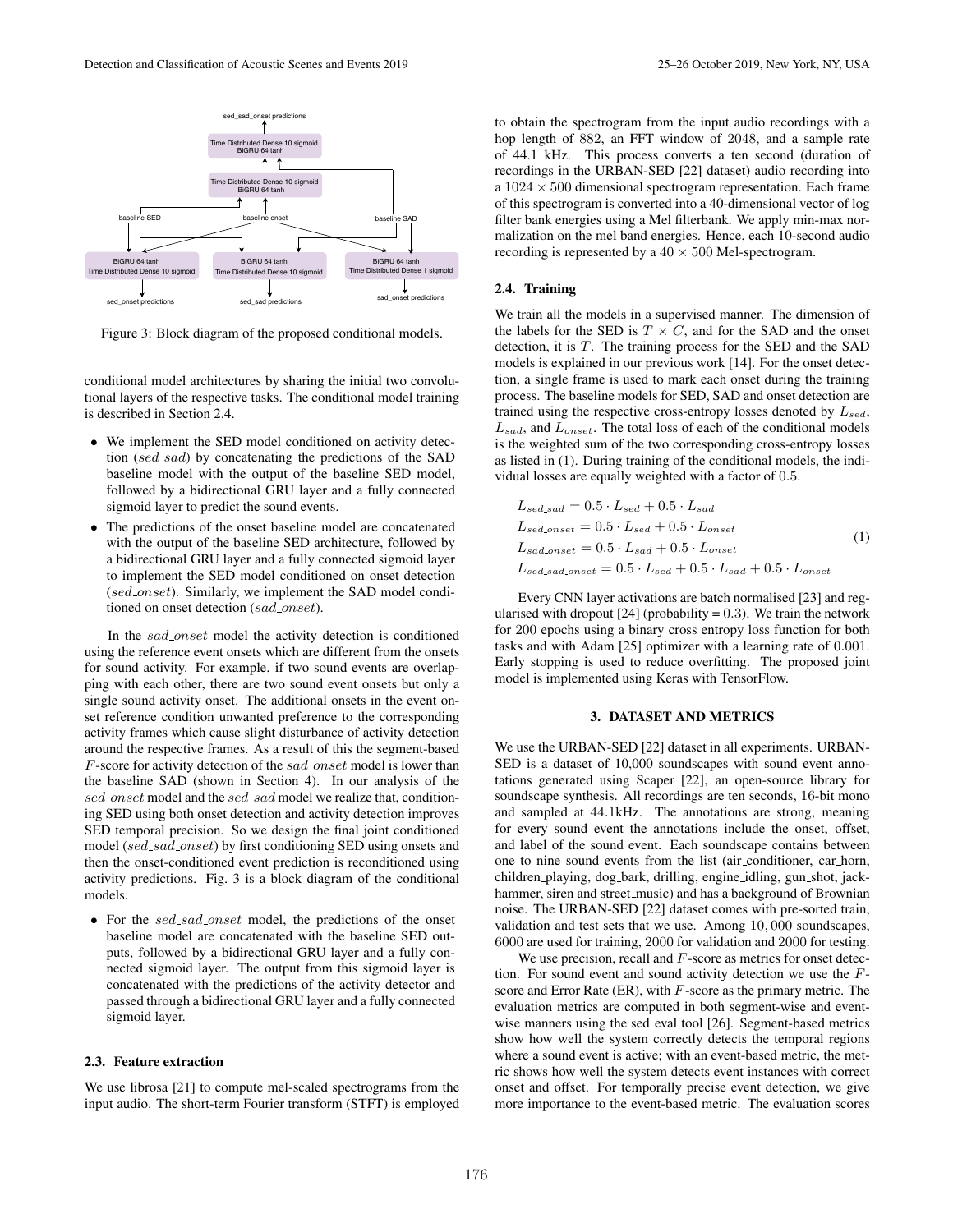for activity detection and event detection are micro averaged values, computed by aggregating intermediate statistics over all test data; each instance has equal influence on the final metric value. We use a segment length of one second to compute segment metrics. The event-based metrics are calculated with respect to event instances by evaluating only onsets with a time collar of 250ms.

In the case of onset detection, an onset is considered to be correctly detected if there is a ground truth annotation within  $\pm 250$ ms around the predicted position. An important factor in the evaluation is how false positives and false negatives are counted [27]. Assume that two or more onsets are predicted inside the detection window around a single reference annotation. All predictions within the detection window around the single reference onset are treated as one true positive and zero false positives. The false negatives are counted by granting a one-to-many relationship between a single prediction and multiple reference onsets within an analysis window  $(\pm 250 \text{ ms})$ . Since our main goal is to use onset detection to condition SED we believe this evaluation approach is fair.

## 4. EVALUATION

Tables 1, 2, and 3 show the results of onset detection, sound activity detection and sound event detection respectively. Table 1, the baseline onset detector, has the best  $F$ -score (81.68%). When onset detection is used to condition SAD and SED, the onset F-scores are slightly lower than the baseline value. However, conditioning activity detection and event detection using onsets is really effective in temporally precise SED. This is demonstrated in Tables 2 and 3. By conditioning activity detection using onsets (sad\_onset in Table 2), the event-based activity detection  $F$ -score increases from the baseline value of 43.14% to 70.31%. At the same time the segmentbased F-score for the same model drops from 97.48% to 70.17%. This is due to the fact that the sound event onset labels are used to condition the activity detection which is different from the actual onsets of sound activity as explained in Sec 2. We see a similar improvement when SED is conditioned using onsets (sed\_onset in Table 3). For this model the event-based F-score increases from the baseline value of  $7.34\%$  to  $21.42\%$ . The segment-based F-score for the same model is 47.76% compared with the baseline value of 35.48%. The improvement in the event-based F-scores for the sad\_onset model and the sed\_onset model verify the effectiveness of onset conditioned polyphonic event detection to improve temporal precision in polyphonic SED.

The sed\_sad model performance (in Table 3) is compared with a joint model to enhance event detection by re-weighting the event prediction using the activity prediction from [14]  $(sed\_sad\_joint$ in Table 3). The sed\_sad model segment-based and event-based  $F$ -score values are  $43.52\%$  and  $17.40\%$  respectively; both are improvements from the baseline and sed\_sad\_joint model. By analysing the sed\_sad and sed\_onset results, we know conditioning event detection using onsets is more effective than conditioning using sound activity. To utilize the advantage of both onsets and sound activity frames in conditioning event detection we implement the final conditional model (sed\_sad\_onset) as explained in Sec 2. Using this model the event-based  $F$ -score improves to 23.20%.

Further analysis of onset detection performance of the conditional models (sed\_onset and sed\_sad\_onset) reveal that when false positive errors in onset detection are less, the sound event model is more effective. More precisely, when the precision of onset detection improved from 85.96% to 89.17% from the sed\_onset model to the  $sed\_sad\_onset$  model the event-based  $F$ -score also

| Table 1: Onset detection results. |           |        |            |  |  |  |  |
|-----------------------------------|-----------|--------|------------|--|--|--|--|
| Case                              | Precision | Recall | $F$ -score |  |  |  |  |
| baseline                          | 81.16     | 82.20  | 81.68      |  |  |  |  |
| sad_onset                         | 90.09     | 73.28  | 80.82      |  |  |  |  |
| sed_onset                         | 85.96     | 74.31  | 79.71      |  |  |  |  |
| sed_sad_onset                     | 89.17     | 70.68  | 78.85      |  |  |  |  |

Table 2: Sound activity detection results.

|               | F1(%)   |       | Error rate |       |
|---------------|---------|-------|------------|-------|
| Case          | Segment | Event | Segment    | Event |
| baseline      | 97.48   | 43.14 | 0.05       | 0.78  |
| sed_sad_joint | 98.53   | 46.23 | 0.03       | 0.72  |
| sad_onset     | 70.17   | 70.31 | 0.46       | 0.61  |
| sed_sad       | 98.39   | 45.53 | 0.03       | 0.73  |
| sed_sad_onset | 97.58   | 46.51 | 0.05       | 0.76  |
|               |         |       |            |       |

Table 3: Sound event detection results.

|               | F1(%)   | Error rate |         |       |
|---------------|---------|------------|---------|-------|
| Case          | Segment | Event      | Segment | Event |
| baseline      | 35.48   | 7.34       | 1.54    | 3.81  |
| sed_sad_joint | 41.03   | 8.76       | 0.97    | 3.58  |
| sed sad       | 43.52   | 17.40      | 0.88    | 1.68  |
| sed_onset     | 47.76   | 21.42      | 1.02    | 2.33  |
| sed_sad_onset | 44.12   | 23.20      | 0.85    | 1.49  |

improved from 21.42% and 23.20%; which implies that false positive errors in the onset detection are more influential than false negative errors in the performance of conditional event detection using onsets. This analysis again proves the effectiveness of conditional sound event detection using onsets. The class-wise evaluation of all the models are available<sup>1</sup>.

## 5. CONCLUSIONS AND FUTURE WORK

Within the limits of frame-wise training in sequence modelling problems, we proposed a novel sequence modelling method for temporally precise polyphonic sound event detection conditioned on onsets and sound activity detection. From our experimental results we conclude that: 1) the performance of temporally precise event detection of the conditional models depends on the performance of onset and sound activity detection and also on the conditioning method. 2) conditioning the main task using auxiliary tasks and training in a multi-task set up is an effective method to improve SED performance. We believe an onset detector with precision and recall measures close to 100% can drastically improve temporal precision in SED performance. In the future, we plan to improve onset detection by modifying the onset loss with dedicated penalty terms for false positive and false negative onset predictions. Also our current conditional models are trained using an equally weighted sum of cross entropy losses of the individual tasks. Instead of this approach we plan to develop a task-dependent weighting scheme explicitly conditioning auxiliary tasks to derive a principled multi-task loss function as demonstrated in [28].

<sup>1</sup>http://c4dm.eecs.qmul.ac.uk/DCASE2019/ class-wise\_evaluation\_supplementary\_doc.pdf